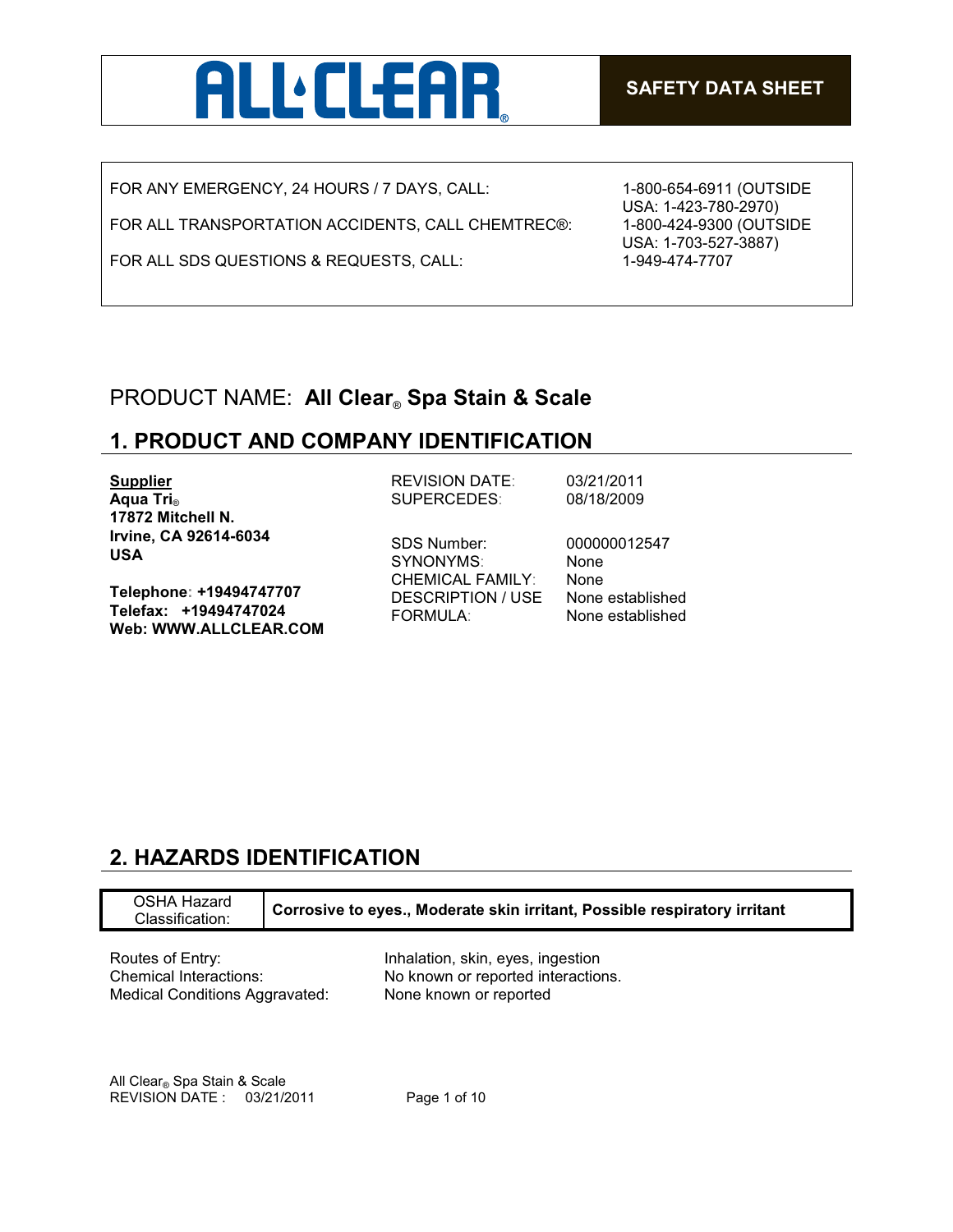

### Human Threshold Response Data

Odor Threshold Not established for product.

Irritation Threshold Not established for product.

### **Hazardous Materials Identification System / National Fire Protection Association Classifications**

| Hazard Ratings: | Health | Flammability | Physical / Instability | PPI / Special<br>hazard. |
|-----------------|--------|--------------|------------------------|--------------------------|
| HMIS            |        |              |                        |                          |
| <b>NFPA</b>     |        |              |                        |                          |

#### Immediate (Acute) Health Effects

| Inhalation Toxicity:         | Not expected to be toxic by inhalation. Inhalation of mist or vapor may<br>cause irritation to the mucous membranes of the respiratory tract. Any<br>irritation would be transient with no permanent damage expected.  |
|------------------------------|------------------------------------------------------------------------------------------------------------------------------------------------------------------------------------------------------------------------|
| Skin Toxicity:               | Not expected to be toxic from dermal contact. Skin contact may cause<br>moderate irritation consisting of transient redness and swelling. This<br>irritant effect would not be expected to result in permanent damage. |
| Eye Toxicity:                | Corrosive. Burns can occur following exposure. Direct contact may<br>cause impairment of vision, corneal damage and/or blindness. Rinsing<br>of the eye should take place immediately.                                 |
| Ingestion Toxicity:          | Ingestion may cause irritation of the gastrointestinal tract and<br>gastrointestinal discomfort with any or all of the following symptoms:<br>nausea, vomiting or diarrhea. Not expected to be toxic by ingestion.     |
| Acute Target Organ Toxicity: | This product is corrosive to the eyes, moderately irritating to the skin<br>and upon inhalation, may cause irritation to mucous membranes and<br>respiratory tract.                                                    |

### Prolonged (Chronic) Health Effects

| Carcinogenicity:              | This product is not known or reported to be carcinogenic by any<br>reference source including IARC, OSHA, NTP or EPA. Chemicals of<br>similar structure have been shown not to cause cancer in laboratory<br>animals. |
|-------------------------------|-----------------------------------------------------------------------------------------------------------------------------------------------------------------------------------------------------------------------|
| Reproductive and              | This product has been tested and was shown not to produce any                                                                                                                                                         |
| Developmental Toxicity:       | adverse effects on reproductive function or fetal development when<br>administered to laboratory animals.                                                                                                             |
| Inhalation:                   | There are no known or reported effects from chronic exposure.                                                                                                                                                         |
| Skin Contact:                 | Prolonged or repeated exposure may cause severe irritation.                                                                                                                                                           |
| Skin Absorption:              | There are no known or reported effects from chronic exposure.                                                                                                                                                         |
| Ingestion:                    | There are no known or reported effects from chronic ingestion except for<br>effects similar to those experienced from single exposure.                                                                                |
| Eye Contact:                  | Prolonged contact may result in permanent damage.                                                                                                                                                                     |
| Sensitization:                | This material tested negative for skin sensitization in animals.                                                                                                                                                      |
| All Class, Cas Chain & Castal |                                                                                                                                                                                                                       |

REVISION DATE : 03/21/2011 Page 2 of 10 All Clear® Spa Stain & Scale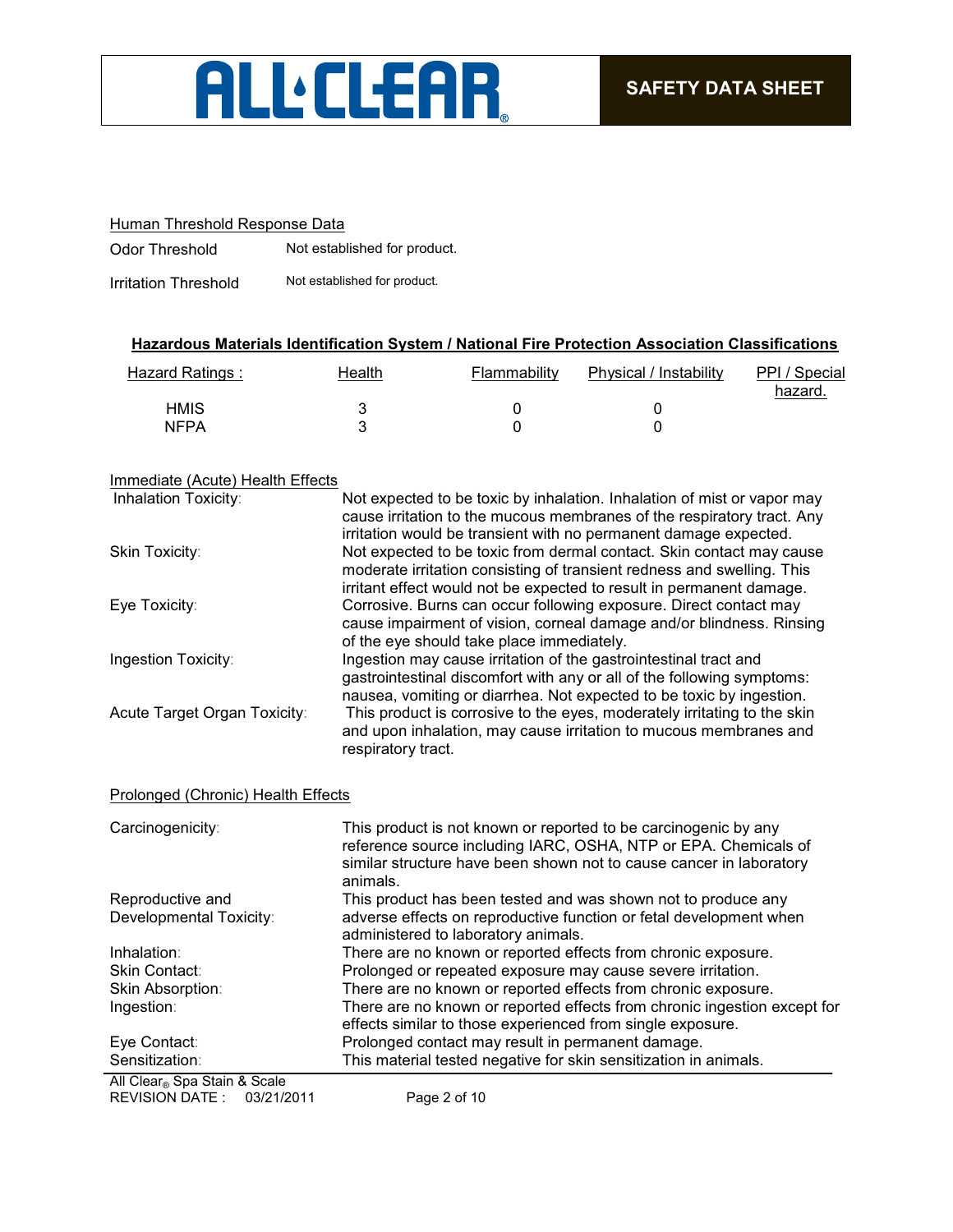

Supplemental Health Hazard Information :

Chronic Target Organ Toxicity: There are no known or reported effects to humans from repeated exposure to this product. No additional health information available.

# **3. COMPOSITION / INFORMATION ON INGREDIENTS**

| CAS OR CHEMICAL NAME | CAS#      | % RANGE |
|----------------------|-----------|---------|
| ETIDRONIC ACID       | 2809-21-4 |         |

# **4. FIRST AID MEASURES**

| Inhalation:   | IF INHALED: Remove individual to fresh air. Seek medical attention if breathing<br>becomes difficult or if respiratory irritation develops.                                                                                                         |
|---------------|-----------------------------------------------------------------------------------------------------------------------------------------------------------------------------------------------------------------------------------------------------|
| Skin Contact: | IF ON SKIN: Immediately flush skin with plenty of water for 15 minutes. If clothing<br>comes in contact with the product, the clothing should be removed immediately<br>and laundered before re-use. Seek medical attention if irritation develops. |
| Eye Contact:  | IF IN EYES: Immediately flush eyes with plenty of water for at least 15 minutes.<br>Seek medical attention immediately.                                                                                                                             |
| Ingestion:    | IF SWALLOWED: Call a physician immediately. DO NOT induce vomiting unless<br>directed to do so by a physician. Never give anything by mouth to an unconscious<br>person.                                                                            |

# **5. FIRE FIGHTING MEASURES**

| Flammability Summary (OSHA):                               | Product is not known to be flammable, combustible, pyrophoric or<br>explosive.                                                                                                                                                                             |
|------------------------------------------------------------|------------------------------------------------------------------------------------------------------------------------------------------------------------------------------------------------------------------------------------------------------------|
| <b>Flammable Properties</b>                                |                                                                                                                                                                                                                                                            |
| Fire / Explosion Hazards:                                  | This material is not expected to burn unless all the water is boiled<br>away. The remaining compounds may be ignitable.                                                                                                                                    |
| <b>Extinguishing Media:</b><br>Fire Fighting Instructions: | Choose extinguishing media suitable for surrounding materials.<br>In case of fire, use normal fire-fighting equipment and the personal<br>protective equipment recommended in Section 8 to include a NIOSH<br>approved self-contained breathing apparatus. |
| Hazardous Combustion Products:                             | During a fire, irritating and highly toxic gases may be generated by<br>thermal decomposition or combustion.                                                                                                                                               |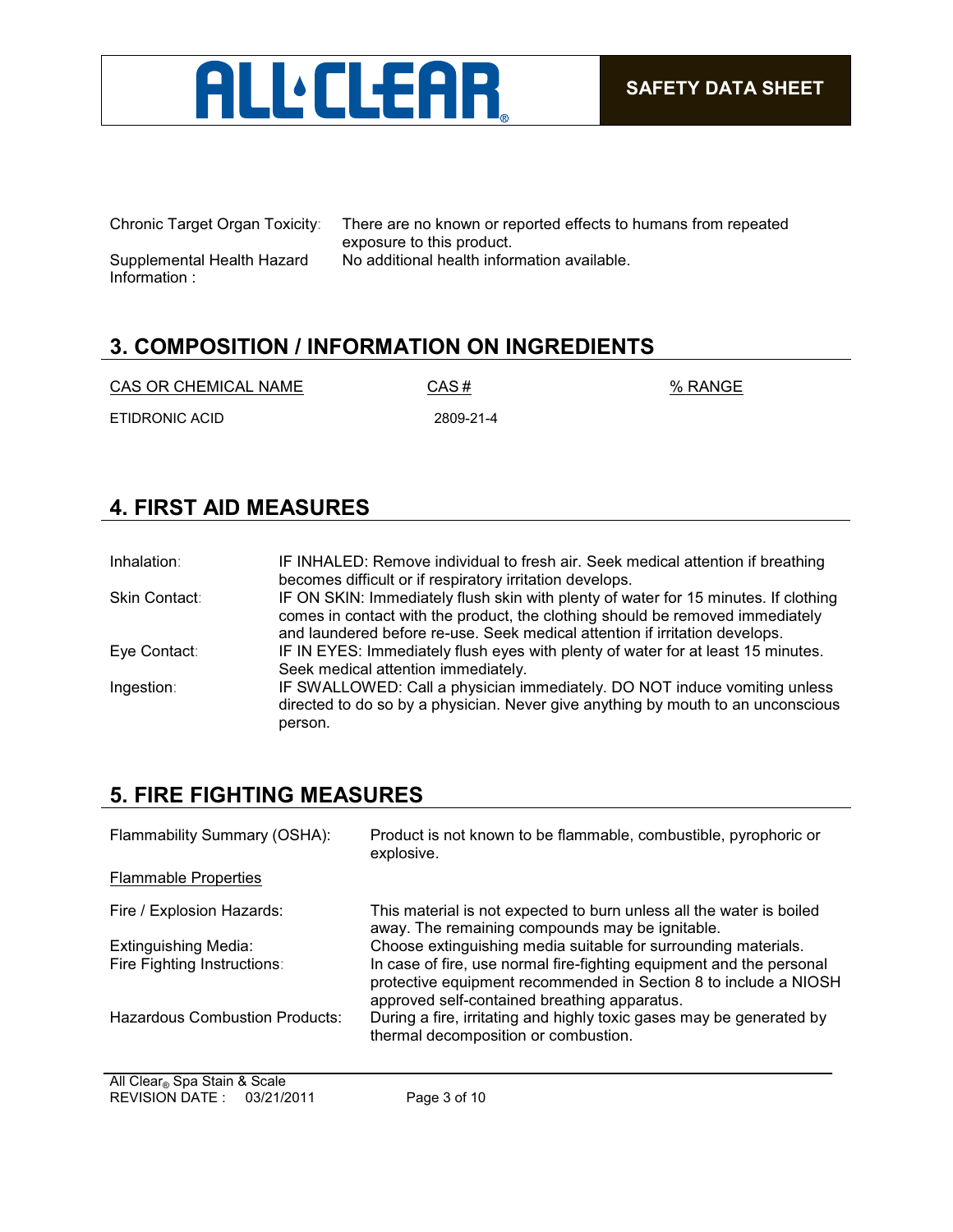

## **6. ACCIDENTAL RELEASE MEASURES**

| Personal Protection for Emergency<br>Situations: | Use the personal protective equipment recommended in Section 8<br>and a NIOSH approved self-contained breathing apparatus.                                                                                                                                                                                              |
|--------------------------------------------------|-------------------------------------------------------------------------------------------------------------------------------------------------------------------------------------------------------------------------------------------------------------------------------------------------------------------------|
| <b>Spill Mitigation Procedures</b>               |                                                                                                                                                                                                                                                                                                                         |
| Air Release:                                     | Vapors may be suppressed by the use of water fog. Keep people<br>away from and upwind of spill/leak.                                                                                                                                                                                                                    |
| Water Release:                                   | This material is soluble in water. If the product contaminates rivers<br>and lakes or drains inform respective authorities.                                                                                                                                                                                             |
| Land Release:                                    | Contain spillage, soak up with non-combustible absorbent material,<br>(e.g. sand, earth, diatomaceous earth, vermiculite) and transfer to a<br>container for disposal according to local / national regulations (see<br>section 13). Do not contaminate ponds, waterways or ditches with<br>chemical or used container. |
| Additional Spill Information :                   | Stop source of spill as soon as possible and notify appropriate<br>personnel. Utilize emergency response personal protection<br>equipment prior to the start of any response. Evacuate all non-<br>essential personnel. Dispose of spill residues per guidelines under<br>Section 13, Disposal Consideration.           |

## **7. HANDLING AND STORAGE**

| Handling: | Do not take internally. Avoid contact with skin, eyes and clothing.                                |
|-----------|----------------------------------------------------------------------------------------------------|
|           | Upon contact with skin or eyes, wash off with water. Avoid breathing                               |
|           | mist or vapor.                                                                                     |
| Storage:  | Store in a cool, dry and well ventilated place. Keep containers tightly<br>closed when not in use. |
|           |                                                                                                    |

## **8. EXPOSURE CONTROLS / PERSONAL PROTECTION**

Ventilation: Local exhaust ventilation is recommended if vapors, mists, aerosols or dusts are generated. Otherwise, use general exhaust ventilation.

Protective Equipment for Routine Use of Product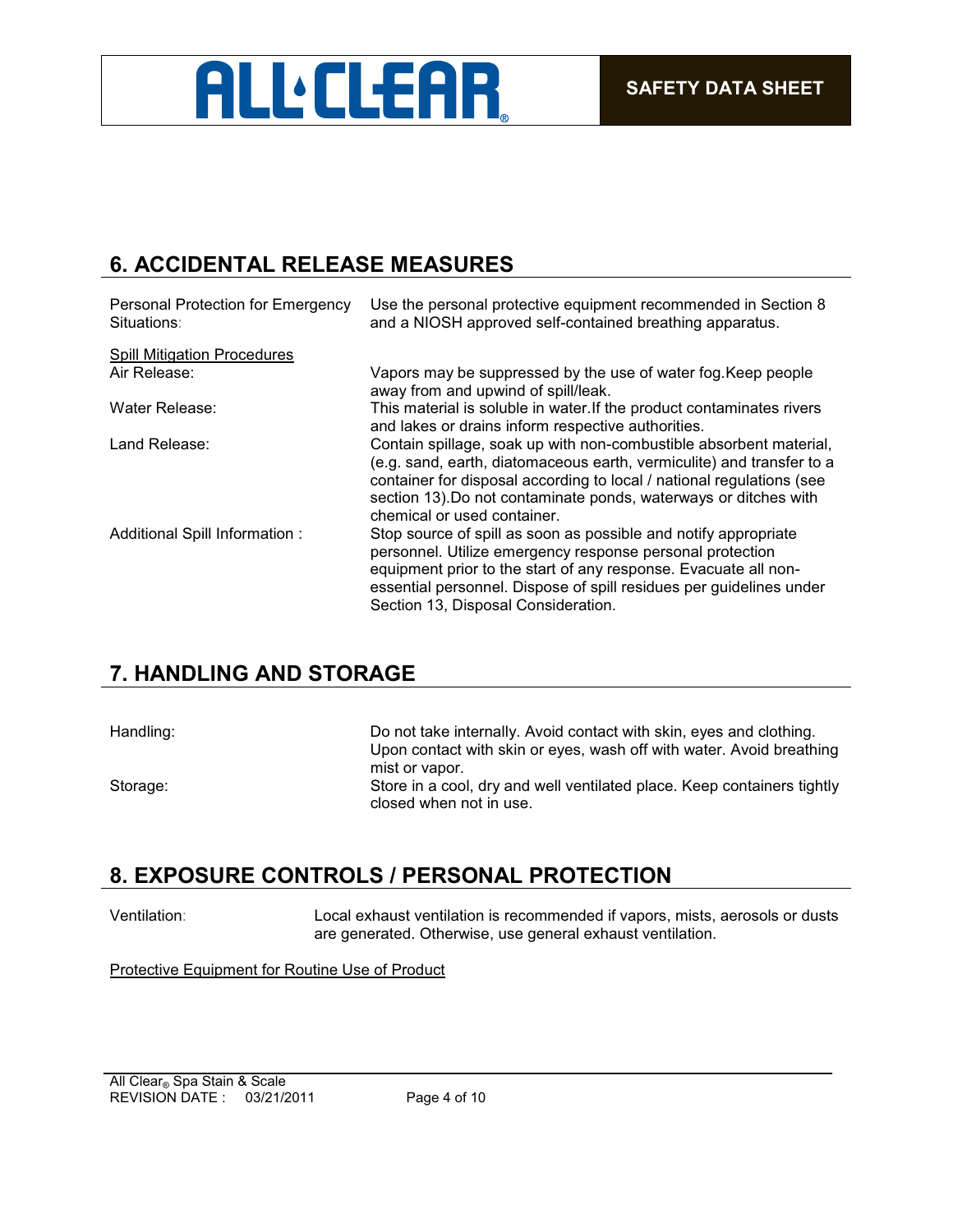

| Respiratory Protection:   | Respiratory protection not normally needed., If vapors, mists or aerosols are<br>generated, wear a NIOSH approved respirator., A NIOSH approved full-face<br>or half-face respirator in combination with chemical goggles., A NIOSH<br>approved air purifying respirator with P100 filter. Air purifying respirators<br>should not be used in oxygen deficient or IDLH atmospheres or if exposure<br>concentrations exceed ten (10) times the published limit. |
|---------------------------|----------------------------------------------------------------------------------------------------------------------------------------------------------------------------------------------------------------------------------------------------------------------------------------------------------------------------------------------------------------------------------------------------------------------------------------------------------------|
| Skin Protection:          | Wear impervious gloves to avoid skin contact.                                                                                                                                                                                                                                                                                                                                                                                                                  |
| Eye Protection:           | Use chemical goggles and a faceshield.                                                                                                                                                                                                                                                                                                                                                                                                                         |
| Protective Clothing Type: | Impervious                                                                                                                                                                                                                                                                                                                                                                                                                                                     |
| <b>General Protective</b> | An eye wash and safety shower should be provided in the immediate work                                                                                                                                                                                                                                                                                                                                                                                         |
| Measures:                 | area.                                                                                                                                                                                                                                                                                                                                                                                                                                                          |
|                           |                                                                                                                                                                                                                                                                                                                                                                                                                                                                |

Exposure Limit Data

CHEMICAL NAME CAS # Name of Limit Exposure No Data Found

## **9. PHYSICAL AND CHEMICAL PROPERTIES**

| <b>Physical State:</b><br>Form<br>Color:<br>Odor:<br>Molecular Weight:<br>Specific Gravity:<br>pH : | liguid<br>No data.<br>No data.<br>No data.<br>None established<br>$1.01 - 1.02$<br>20 °C<br>$< 0.0 - 2.0$ |
|-----------------------------------------------------------------------------------------------------|-----------------------------------------------------------------------------------------------------------|
| <b>Boiling Point:</b>                                                                               | 100 °C<br>212 °F                                                                                          |
| Freezing Point:                                                                                     |                                                                                                           |
| Melting Point:                                                                                      | not applicable                                                                                            |
|                                                                                                     | not applicable                                                                                            |
| Density:<br><b>Bulk Density:</b>                                                                    | no data available                                                                                         |
| Vapor Pressure:                                                                                     | no data available                                                                                         |
| Vapor Density:                                                                                      | no data available                                                                                         |
| Viscosity:                                                                                          | no data available no data available                                                                       |
| Solubility in Water:<br>Partition coefficient n-                                                    | soluble in cold water<br>Not applicable                                                                   |
| octanol/water:                                                                                      |                                                                                                           |
| <b>Evaporation Rate:</b>                                                                            | no data available                                                                                         |
| Oxidizing:                                                                                          | None established                                                                                          |
| Volatiles, % by vol.:<br>VOC Content                                                                | no data available<br>no data available                                                                    |
|                                                                                                     |                                                                                                           |

REVISION DATE : 03/21/2011 Page 5 of 10 All Clear<sub>®</sub> Spa Stain & Scale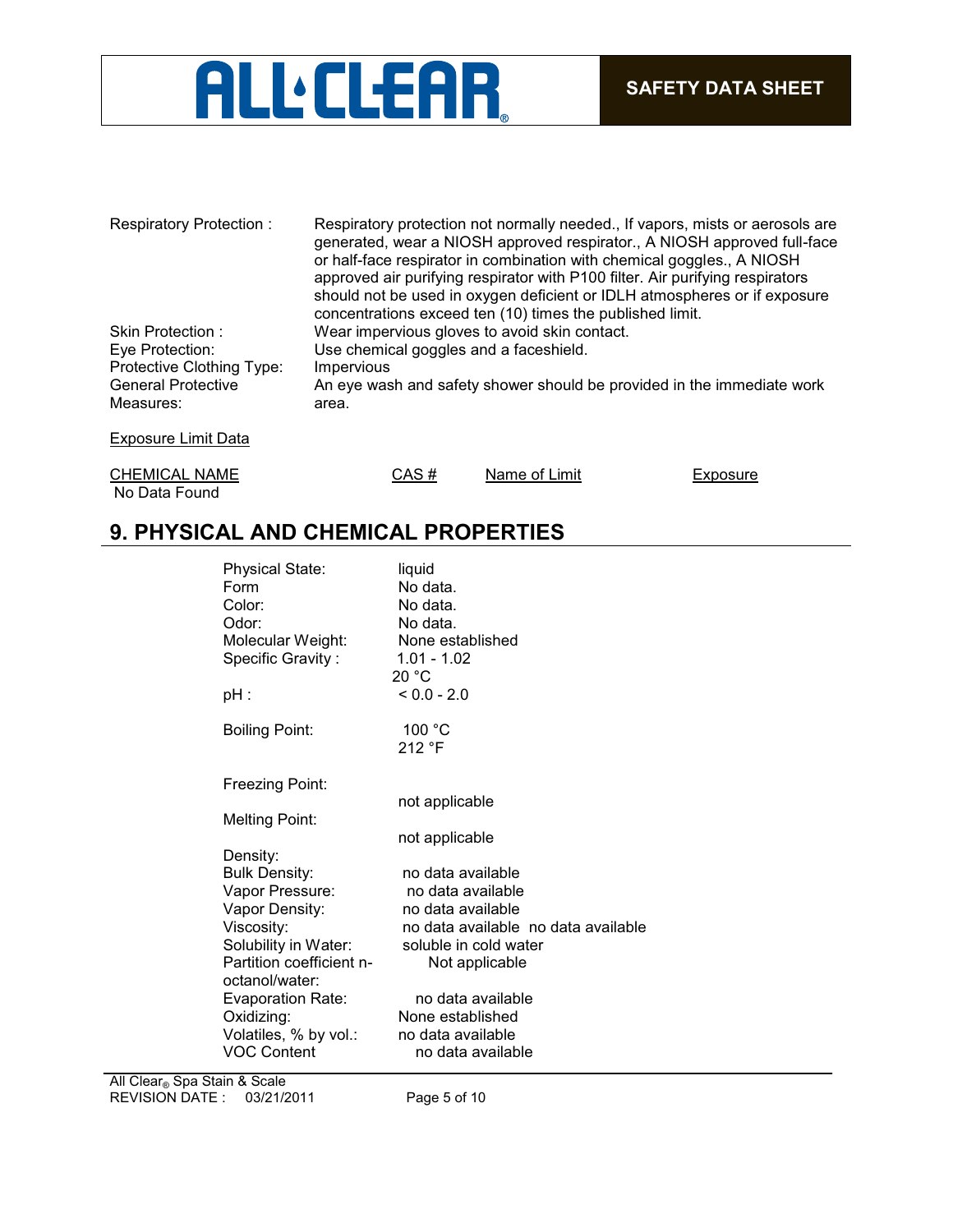

HAP Content Not applicable

# **10. STABILITY AND REACTIVITY**

Stability and Reactivity Summary: Stable under normal conditions. Conditions to Avoid: High temperatures

Chemical Incompatibility: Strong oxidizing agents, Strong acids, Bases, Amines, metal salts Carbon monoxide, Carbon dioxide, Phosphines may form after all water has been removed., nitrogen oxides (NOx)

Decomposition Temperature: No data

# **11. TOXICOLOGICAL INFORMATION**

| <b>Component Animal Toxicology</b><br>Oral LD50 value:<br><b>ETIDRONIC ACID</b>                                           | LD50<br>$= 1,440$ mg/kg<br>Rat                                                                                                                                                                                                                                                                                                                                                                                                                                                                             |
|---------------------------------------------------------------------------------------------------------------------------|------------------------------------------------------------------------------------------------------------------------------------------------------------------------------------------------------------------------------------------------------------------------------------------------------------------------------------------------------------------------------------------------------------------------------------------------------------------------------------------------------------|
| <b>Component Animal Toxicology</b><br>Dermal LD50 value:<br><b>ETIDRONIC ACID</b>                                         | LD50<br>$> 4,764$ mg/kg<br>Rabbit                                                                                                                                                                                                                                                                                                                                                                                                                                                                          |
| <b>Component Animal Toxicology</b><br>Inhalation LC50 value:<br><b>ETIDRONIC ACID</b>                                     | No data                                                                                                                                                                                                                                                                                                                                                                                                                                                                                                    |
| <b>Product Animal Toxicity</b><br>Oral LD50 value:<br>Dermal LD50 value:<br>Inhalation LC50<br>value:<br>Skin Irritation: | LD50 Believed to be $> 5,000$ mg/kg<br>rat<br>LD50<br>Believed to be $> 5,000$ mg/kg<br>rabbit<br>no data available<br>This material is expected to be moderately irritating.                                                                                                                                                                                                                                                                                                                              |
| Eye Irritation:<br><b>Skin Sensitization:</b>                                                                             | Corrosive to eyes.<br>Negative skin sensitizer, guinea pig - Magnusson-Kligman method.                                                                                                                                                                                                                                                                                                                                                                                                                     |
| Acute Toxicity:<br>Subchronic / Chronic<br>Toxicity:                                                                      | This product is corrosive to the eyes, moderately irritating to the skin and upon<br>inhalation, may cause irritation to mucous membranes and respiratory tract.<br>High oral exposure of a similar chemical to laboratory rodents has been shown to<br>alter red and white cell count, decrease hemoglobin concentration and decrease<br>the hematocrit value. This effect to blood occurred when they were fed a diet<br>containing 3% HEDP-A. No effect was observed at a dietary concentration of 1%., |
| All Clear® Spa Stain & Scale                                                                                              |                                                                                                                                                                                                                                                                                                                                                                                                                                                                                                            |

REVISION DATE : 03/21/2011 Page 6 of 10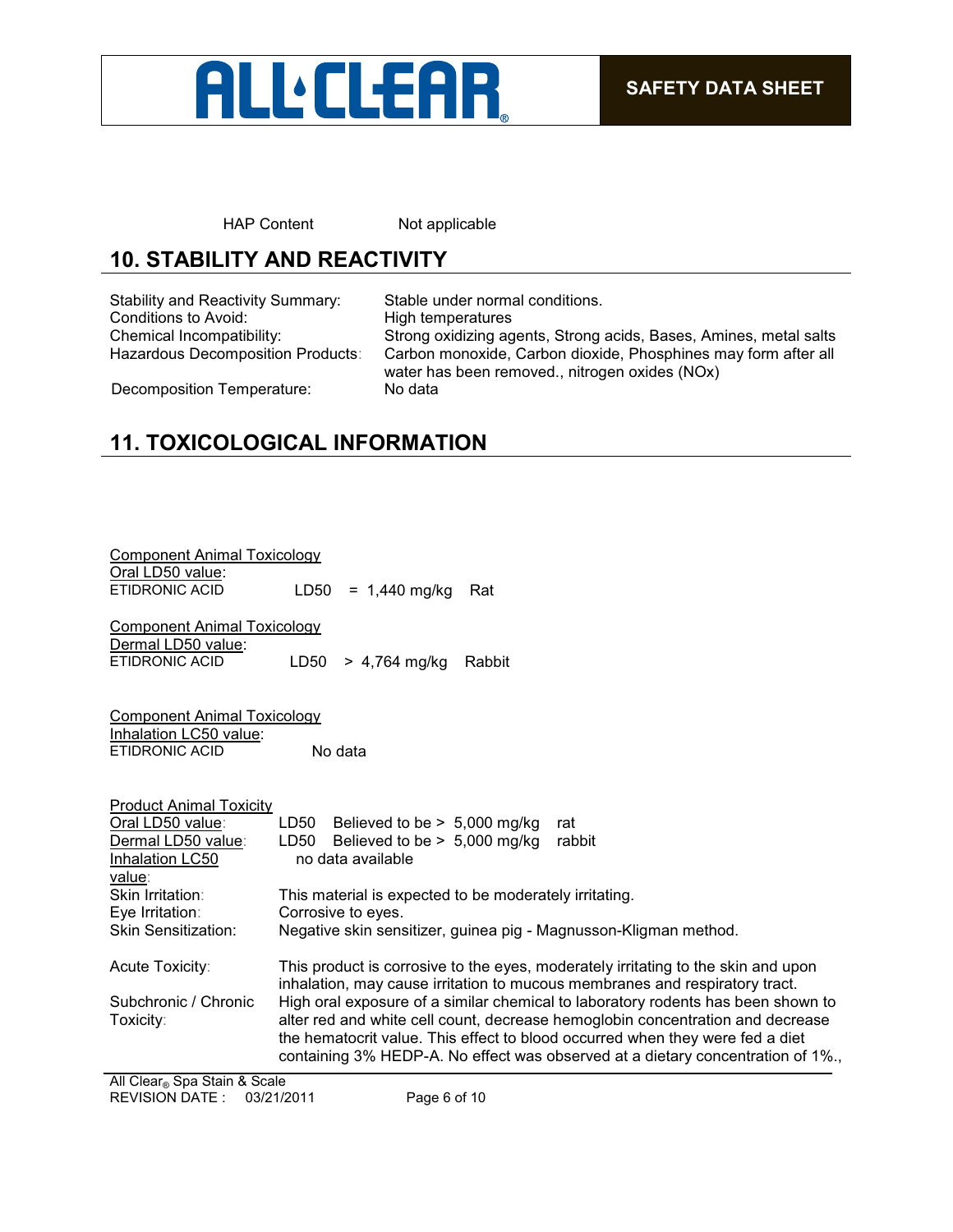

|                                             | The hematological effects observed in laboratory studies using rodents would be<br>unlikely to occur in humans because of the high dose required.                                                                                                                                                                                                                                                                                           |
|---------------------------------------------|---------------------------------------------------------------------------------------------------------------------------------------------------------------------------------------------------------------------------------------------------------------------------------------------------------------------------------------------------------------------------------------------------------------------------------------------|
| Reproductive and<br>Developmental Toxicity: | This product has been tested and was shown not to produce any adverse<br>effects on reproductive function or fetal development when administered to<br>laboratory animals.                                                                                                                                                                                                                                                                  |
| <b>ETIDRONIC ACID</b>                       | This product has been tested and was shown not to<br>produce any adverse effects on reproductive function or<br>fetal development when administered to laboratory<br>animals.                                                                                                                                                                                                                                                               |
| Mutagenicity:<br><b>ETIDRONIC ACID</b>      | This chemical has been tested and was shown to be non-mutagenic.<br>This chemical has been tested and was shown to be<br>non-mutagenic.                                                                                                                                                                                                                                                                                                     |
| Carcinogenicity:<br>ETIDRONIC ACID          | This product is not known or reported to be carcinogenic by any reference<br>source including IARC, OSHA, NTP or EPA. Chemicals of similar structure<br>have been shown not to cause cancer in laboratory animals.<br>This product is not known or reported to be carcinogenic<br>by any reference source including IARC, OSHA, NTP or<br>EPA. Chemicals of similar structure have been shown<br>not to cause cancer in laboratory animals. |

## **12. ECOLOGICAL INFORMATION**

Overview: Practically non- toxic to fish and other aquatic organisms., Practically non-toxic to wildlife and domestic animals.

#### Ecological Toxicity Values for: **ETIDRONIC ACID**

| <b>Bluegill</b>                   |        | 96 h LC50 = 868 mg/l     |
|-----------------------------------|--------|--------------------------|
| Rainbow trout (Salmo gairdneri),  |        | 96 h LC50 = 368 mg/l     |
| <b>Channel Catfish (Ictalurus</b> |        | 96 h LC50 = 695 mg/l     |
| punctatus rafinesque),            |        |                          |
| Sheepshead minnow                 |        | 96 h LC50 = $2,180$ mg/l |
| Daphnia magna,                    |        | 48 h EC50= 527 mg/l      |
| Grass shrimp                      |        | 96 h LC50= 1,770 mg/l    |
| <b>Oyster Shell Deposition</b>    |        | 96 h EC50 = 89 mg/l      |
| Mallard duck                      | $\sim$ | Oral LD50 > 2,510 mg/kg  |
| Bobwhite quail                    |        | Oral LD50 > 2,510 mg/kg  |
|                                   |        |                          |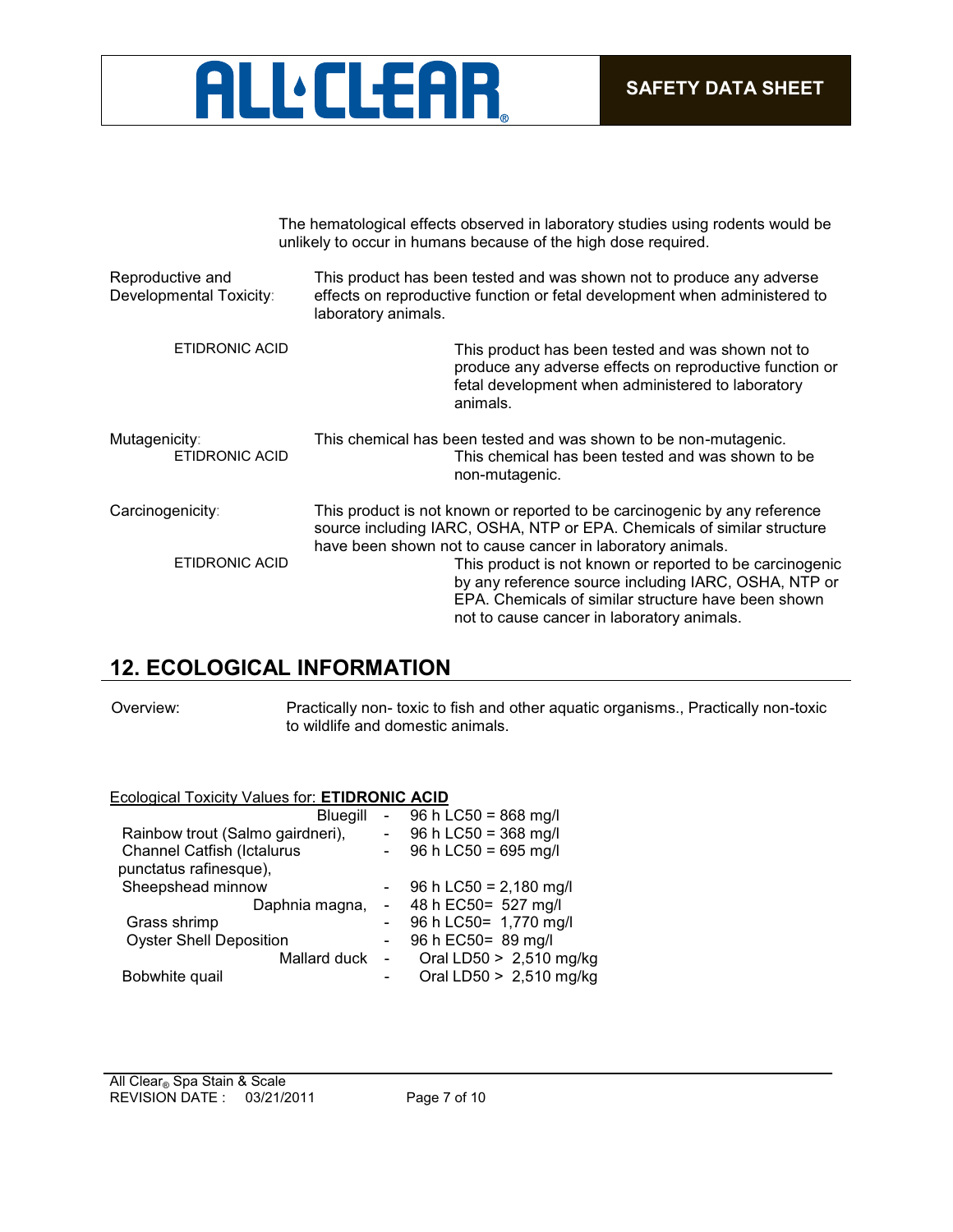

## **13. DISPOSAL CONSIDERATIONS**

**CARE MUST BE TAKEN TO PREVENT ENVIRONMENTAL CONTAMINATION FROM THE USE OF THE MATERIAL. THE USER OF THE MATERIAL HAS THE RESPONSIBILITY TO DISPOSE OF UNUSED MATERIAL, RESIDUES AND CONTAINERS IN COMPLIANCE WITH ALL RELEVANT LOCAL, STATE AND FEDERAL LAWS AND REGULATIONS REGARDING TREATMENT, STORAGE AND DISPOSAL FOR HAZARDOUS AND NONHAZARDOUS WASTES.** 

| Waste Disposal Summary: | If this product becomes a waste, it will be a hazardous waste which<br>is subject to the Land Disposal restrictions under 40 CFR 268 and<br>must be managed accordingly. |
|-------------------------|--------------------------------------------------------------------------------------------------------------------------------------------------------------------------|
| Disposal Methods:       | As a hazardous liquid waste it must be disposed of in accordance<br>with local, state and federal regulations.                                                           |

## **14. TRANSPORT INFORMATION**

| Land (US DOT): | Not Regulated NOT REGULATED AS A DOT HAZARDOUS MATERIAL      |
|----------------|--------------------------------------------------------------|
| Water (IMDG):  | UN3265 CORROSIVE LIQUID, ACIDIC, ORGANIC, N.O.S., (ETIDRONIC |
|                | ACID) 8 III<br>Marine Pollutant: No                          |
|                |                                                              |

| Air (IATA):                      | ACID) 8 III | UN3265 CORROSIVE LIQUID, ACIDIC, ORGANIC, N.O.S., (ETIDRONIC                                           |  |
|----------------------------------|-------------|--------------------------------------------------------------------------------------------------------|--|
| Emergency Response Guide Number: |             | Not applicable                                                                                         |  |
| <b>Transportation Notes:</b>     |             | Product not regulated for ground transport in the USA per<br>exception permitted in 49 CFR 173.154(d). |  |

EMS: F-A, S-B

## **15. REGULATORY INFORMATION**

| <b>UNITED STATES:</b>                                        |                                                                                                     |
|--------------------------------------------------------------|-----------------------------------------------------------------------------------------------------|
| Toxic Substances Control Act (TSCA):                         | The components of this product are listed on the TSCA<br>Inventory of Existing Chemical Substances. |
| <b>EPA Pesticide Registration Number:</b>                    | None established                                                                                    |
| <b>FIFRA Listing of Pesticide Chemicals</b><br>(40 CFR 180): | Not registered in the US under FIFRA.                                                               |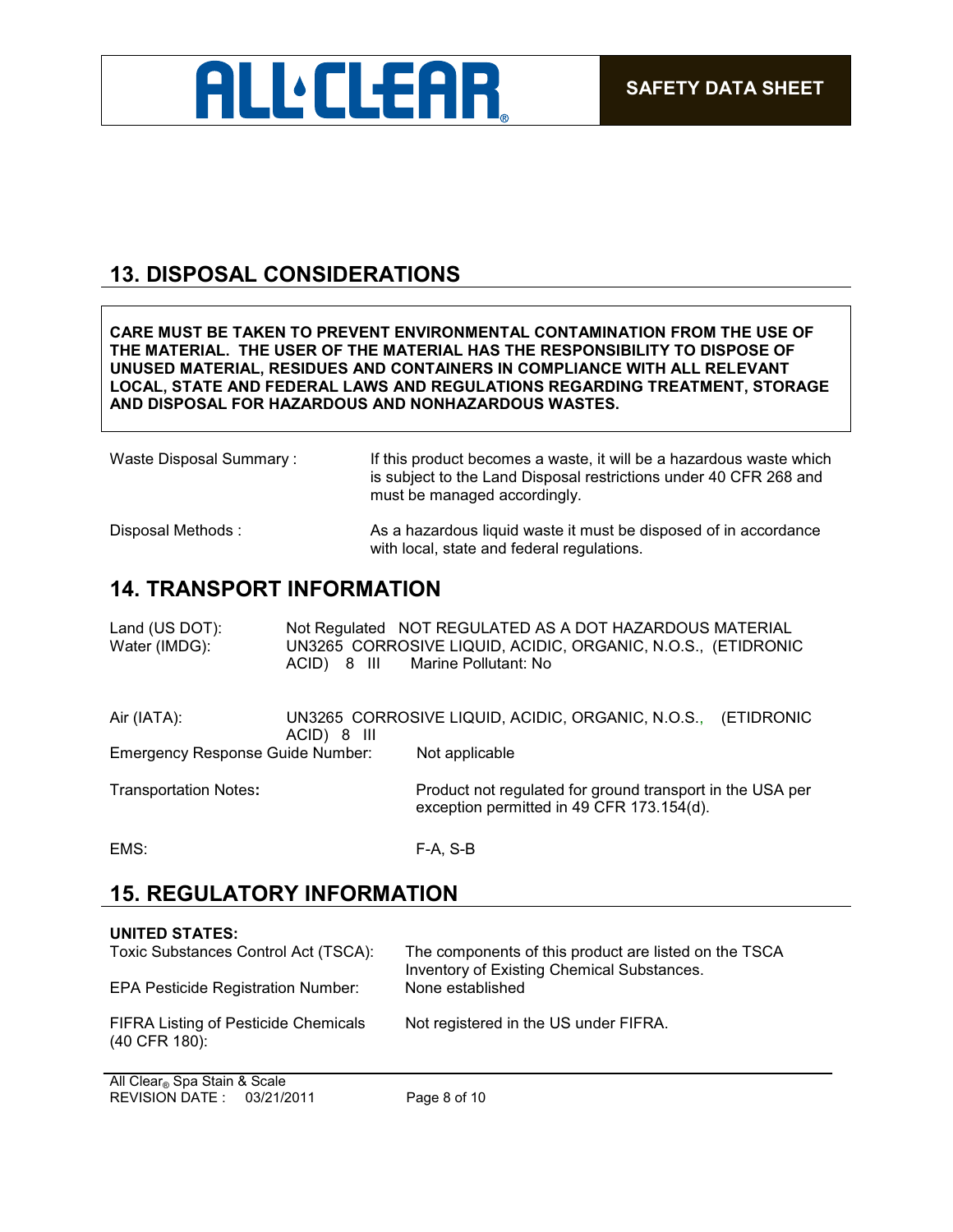

#### **Superfund Amendments and Reauthorization Act (SARA) Title III:**

Hazard Categories Sections 311 / 312 (40 CFR 370.2):

| Health   | Immediate (Acute) Health Hazard |
|----------|---------------------------------|
| Physical | None                            |

#### **Emergency Planning & Community Right to Know (40 CFR 355, App. A):**

**Extremely Hazardous Substance Section 302 - Threshold Planning Quantity:** ZUS\_SAR302 TPQ (threshold planning quantity) None established

#### **Reportable Quantity (49 CFR 172.101, Appendix):**

| ZUS_CERCLA Reportable quantity | None established |
|--------------------------------|------------------|
| ZUS_SAR302 Reportable quantity | None established |

#### **Supplier Notification Requirements (40 CFR 372.45), 313 Reportable Components**

ZUS\_SAR313 De minimis concentration None established

**Clean Air Act Toxic ARP Section 112r:** None established

**Clean Air Act Socmi:** None established

**Clean Air Act VOC Section 111:** CAA 111 None established

**Clean Air Act Haz. Air Pollutants Section 112:** ZUS\_CAAHAP None established

ZUS\_CAAHRP None established

CAA AP None established

#### **State Right-to-Know Regulations Status of Ingredients**

**Pennsylvania:**

| CAS#                       | <b>COMPONENT NAME</b> |
|----------------------------|-----------------------|
| <b>ZUSPA</b><br><b>RTK</b> | None established      |

#### **New Jersey:**

| CAS                          | <b>NAME</b><br>١М<br>)N⊢N |
|------------------------------|---------------------------|
|                              |                           |
| All Clears Sna Stain & Scale |                           |

REVISION DATE : 03/21/2011 Page 9 of 10 All Clear® Spa Stain & Scale